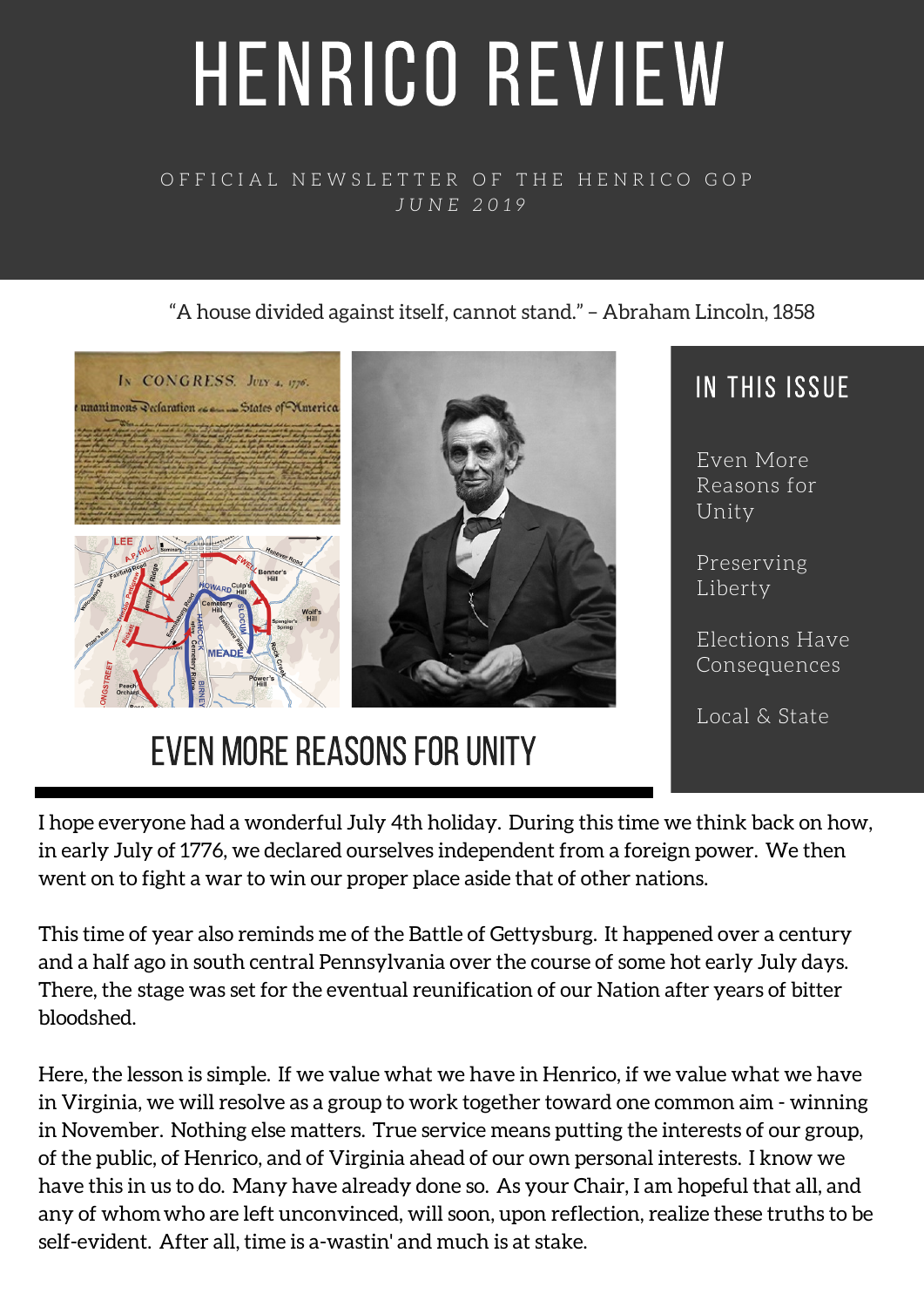#### *By Eddie Whitlock*

It has been a year since we started looking at LIBERTY in our newsletter! Can you believe it?

Last month we began discussing the American system of government. I stated that I believe there must be a limited, responsible, strong-party system of government. Each of these terms all has meaning. Over the next few months we will discuss each term, exploring the strengths and weaknesses in the American system of government. This month we will begin a discussion of limited government and the strengths in our system.

#### THERE MUST BE LIMITED GOVERNMENT

Thanks to the Founding Fathers, our Republic was created based on the principle of limited government. A famous saying attributed to Thomas Jefferson (though some disagree it was Jefferson) is: "That government is best which governs least." Whether it was Jefferson or not, I agree with the sentiment – limited government at all levels is best, and, is essential to the preservation of Liberty. This sentiment aligns with my basic principle six: "The governing structure should be limited to the minimum size necessary to perform its required tasks."

#### *Current Strengths in the American System of Government.*

*Strength One*: We have a system with separation of powers as well as checks and balances. From the beginning, the Founding Fathers recognized the dangers of concentrating power. While it might be more efficient in conducting business, concentrated power provides an opportunity for an individual or a small group to exercise all power improperly (either intentionally or negligently). The exercise of concentrated power makes it easier for government to violate basic principle seven: "In making laws and policies and in enforcing the laws, a society may limit personal liberty only to the extent necessary to protect the legitimate interests of that society."

The American system (federal and state) has three branches of government (executive, legislative, and judicial) which are kept separate. Each branch is given certain powers so as to check and balance the other branches. This ensures that multiple (and sometimes competing) branches of government (executive and legislative) must reach agreement to take action. It also ensures that the rule of law cannot be subverted by one or two branches. For this system to work, each branch must perform its function and not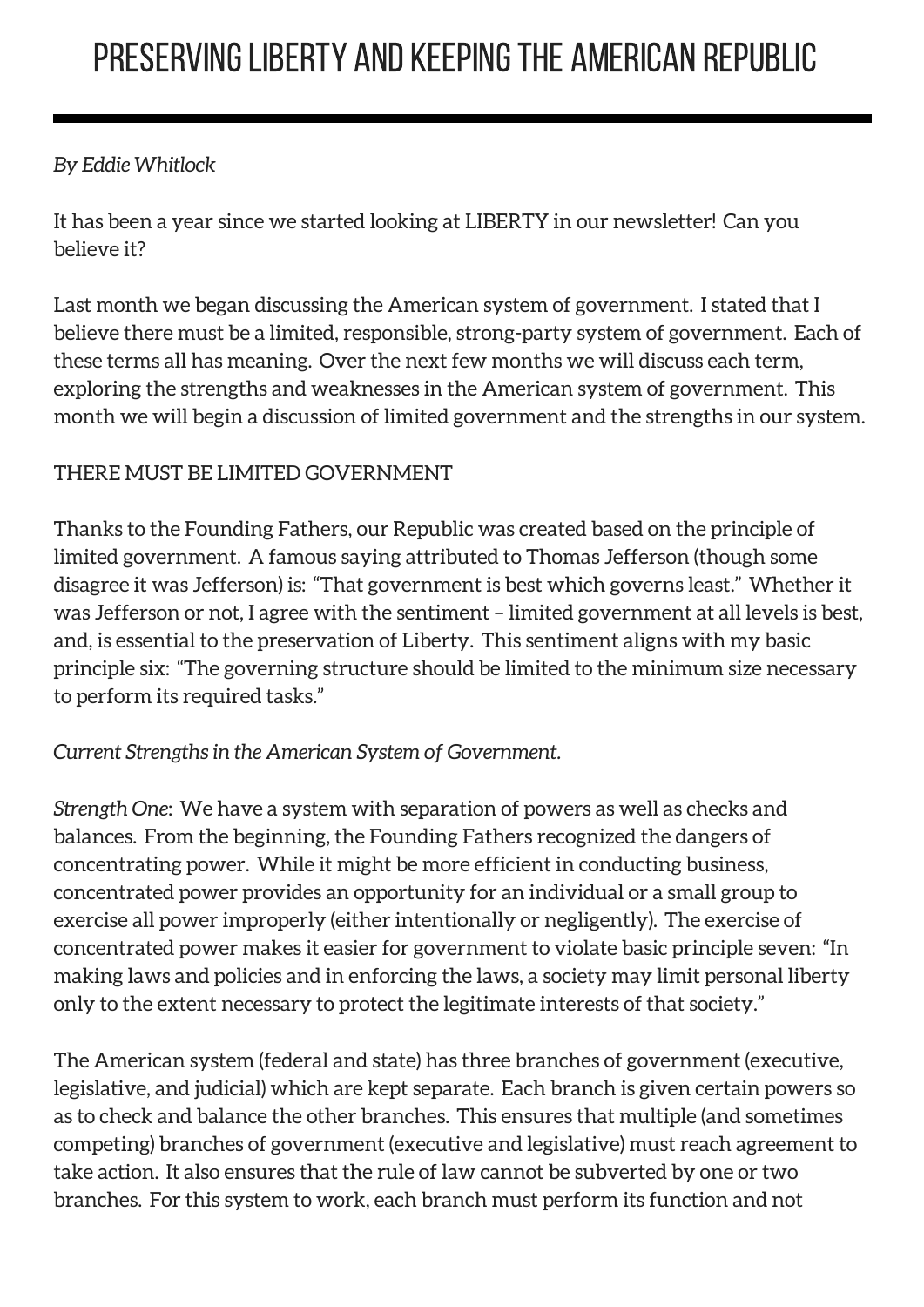## PRESERVING LIBERTY AND KEEPING THE AMERICAN REPUBLIC

#### *Cont'd*

encroach upon the functions of either of the other two branches. In both the federal and state systems (except for Nebraska, with a unicameral legislature), there is even a check between the two houses (bicameral legislature) within the legislative branch.

*Strength Two*: We have a system with defined terms of office. The Founding Fathers saw the dangers of a British Parliament with no defined terms of office. Parliament could be dissolved at any time by its own majority vote or by a decision by a sovereign. A lack of defined terms threatened legislative independence.

The Founding Fathers set forth defined terms for the executive and legislative branches to give them independence. At the same time they provided citizens with a definite date on which they could vote to replace branch members. State and local governments follow this system. Without defined terms, government officials may become powerful enough to violate basic principle seven.

The Founding Fathers took a different approach for certain members of the judicial branch. Provisions for lifetime appointments were made for some based on certain concerns. Without such appointments, judicial independence could be threatened by those in the other two branches who made the appointments.

Next month we will explore the weaknesses in the American system of government related to limited government.

*(Eddie Whitlock is an attorney in private practice and is a name partner in the firm of Lafayette, Ayers & Whitlock, PLC, located in Henrico County. He is the Immediate Past Chair of our Committee and volunteers on many boards and other civic organizations, including the Henrico Economic Development Authority and the Knights of Columbus. He is also a veteran, having served in the U.S. Army. Eddie is a true servant leader who leads by example. )*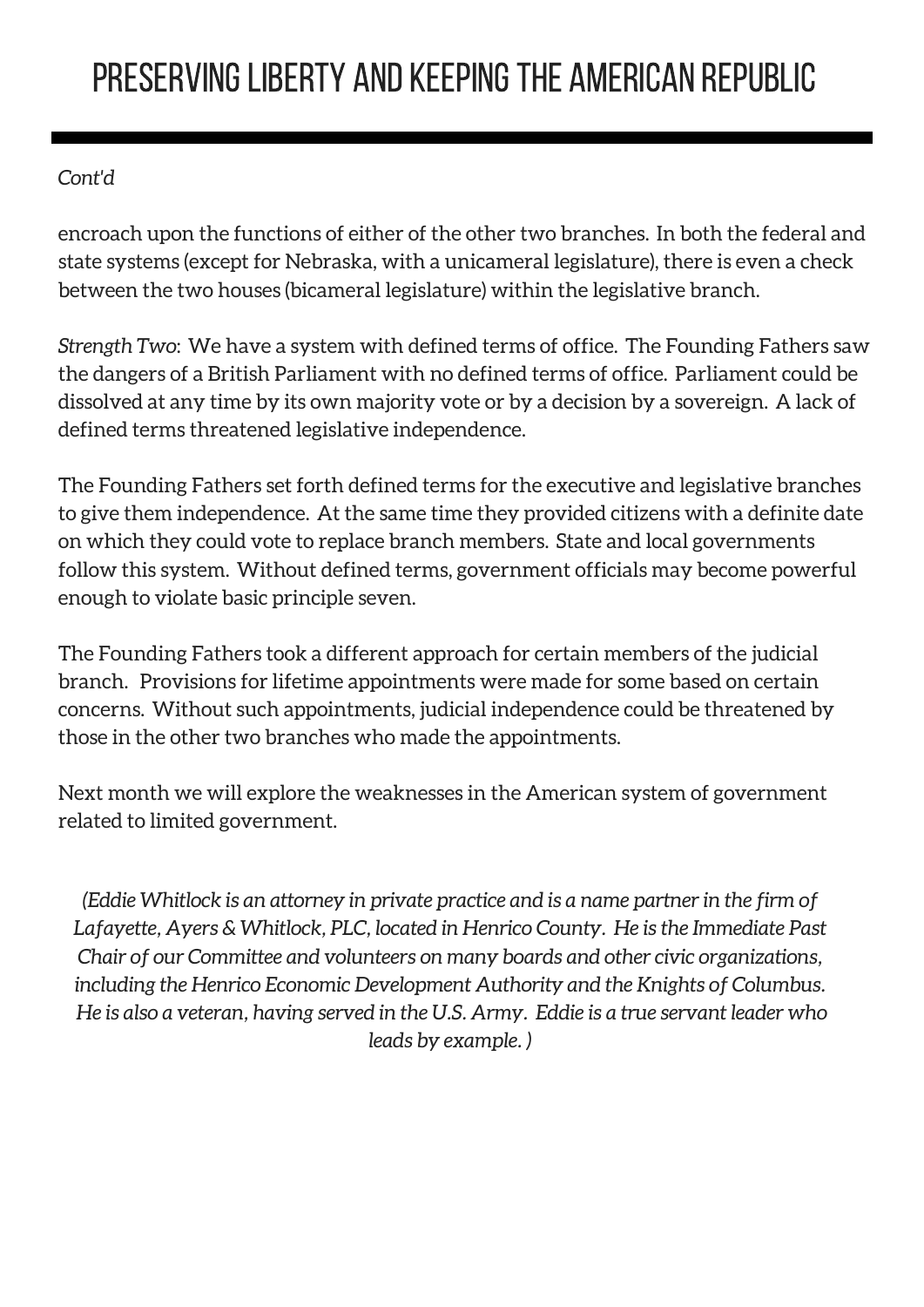## **ELECTIONS HAVE CONSEQUENCES**

#### *By Bob Dutton*

This is the most critical election in a long, long, time. The future of Virginia government, insofar as conservative principles are concerned, is in our hands - not just in Henrico County, but throughout the Commonwealth. If we're not careful, we could lose the General Assembly and the re-districting of Virginia. Make a concentrated effort to work for and help our Republican candidates win the General Election in November.

There are some formidable Democrat and Independent candidates for many offices. While you might not agree with every Republican viewpoint, here's the bottom line: The future of Henrico County and the Commonwealth of Virginia is at stake! Our future in Virginia is dependent on our work, our support, and winning this election. Henrico's Commonwealth Attorney, the Henrico Sherriff, the School Board, the Board of Supervisors, the House of Delegates, and state Senate offices – all are ours to win; or lose. Each office is dependent on your support and vote.

As Republicans, we must stick together. Make a concentrated effort to work for and help our Republican candidates win in November. Go to the Henrico County Republican Committee website and review our Republican Creed (https://www.henricogop.com/about-us/virginia-republican-creed/). Remember, every vote counts – either Republican or Democrat. To not vote is to vote for the **Democrats!** 

As quoted in "The Mid-Day Digest," (The Patriot Post, June 24th, 2019, The Foundation), James Wilson (1790) wrote: "Without liberty, law loses its nature and its name, and becomes oppression. Without law, liberty also loses its nature and its name, and becomes licentiousness." Think about it.

If Republicans go down in defeat in November, we're in danger of losing our liberties. That's my view.

*Bob spent many years as a broad-cast writer, editor, announcer and producer. Semi-retired after 35+ years in the Air Force, Bob works with the International Mission Board at their Learning Center in Rockville, and is an ordained minister. Bob edits pieces submitted to the Henrico Review and is a frequent opinion contributor.*